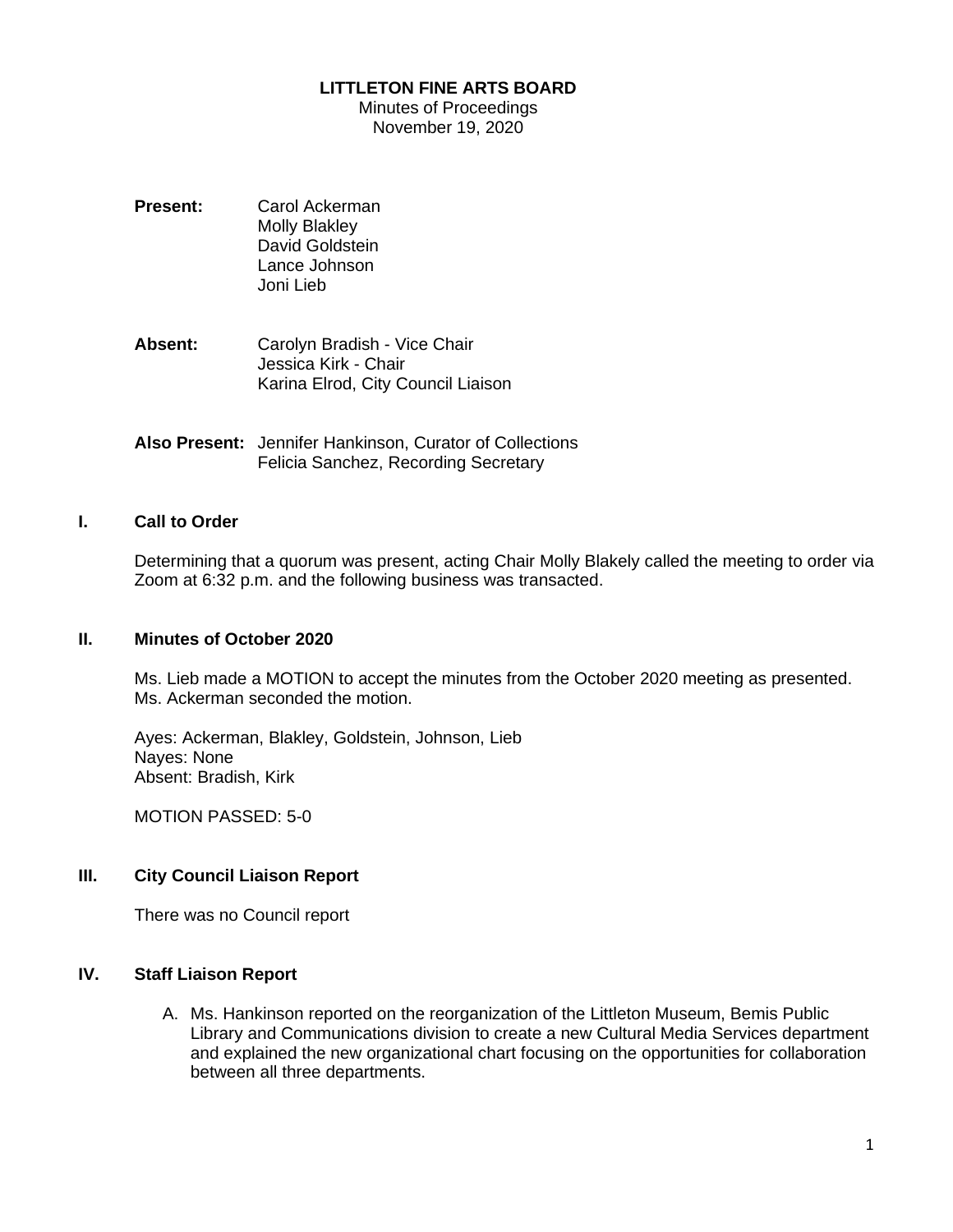- B. The Colorado Department of Public Health moved the State to Level Orange: High Risk to slow the spread of COVID-19. The new restrictions will close the museum from November 30, 2020 through December 1, 2020 and will reopen with access to the farm sites only. A new entrance directing guests directly to the farms will be established.
- C. Fine Arts Board (FAB), *Own An Original – Liberating Humor*, art exhibit will be on display from November 20, 2020 through January 2, 2021 and will now be an online exhibit due to recently implemented restrictions.
- D. Ms. Blakely asked if the Juror for the exhibit would be open to doing a video.
- E. City of Littleton CARES Act Grant funding provided a new security system at the museum as well as a new Zoom Room.
- F. FAB curated exhibit presented by five Colorado women artists who work in landscape and abstract art, *Colorado Abstracted* will run from January 22, 2021 through February 27, 2021. There will not be an opening reception, but possibly a closing reception depending on COVID-19.
- G. No acquisitions funding for 2020, after the first quarter can revisit to determine if more funding is possible. This includes revisiting the Littleton Fire and Rescue commemorative art project.
- H. FAB conservation budget remains at \$25,000, potential for use to repair Michelle Lamb's mural at RTD station as well as *Double Dancer* by Dennis Sohocki which has a damaged base and needs stone replacement.
- I. The *Open Skies* artwork located outside of Council Chambers is still removed as construction continues for the foreseeable future.
- J. Ms. Hankinson answered questions regarding the conservation process at the museum and how art undergoes conservation from trained professionals that are hired to assist with projects on an as-needed basis.
- K. Ms. Hankinson requested that all Board members sign and submit their annually required ethics statements which are part of the museum's accreditation process and addresses conflicts of interest.

# **V. Committee Reports**

#### *SSP&RD Art Committee*

None.

# *Littleton Arts and Culture Commission*

- A. The Littleton Arts and Culture Commission is working on a strategic plan including an executive summary, mission, and vision statements, guiding principles, recommendations created by and for the community to be presented to City Council (Envision Littleton) and finally goals and strategies to make it happen and move forward at a good pace.
- B. Kathleen Osher, Director of Community Services, presented the HART (Heritage, Arts, Recreation, & Tourism) section of the Envision Littleton plan.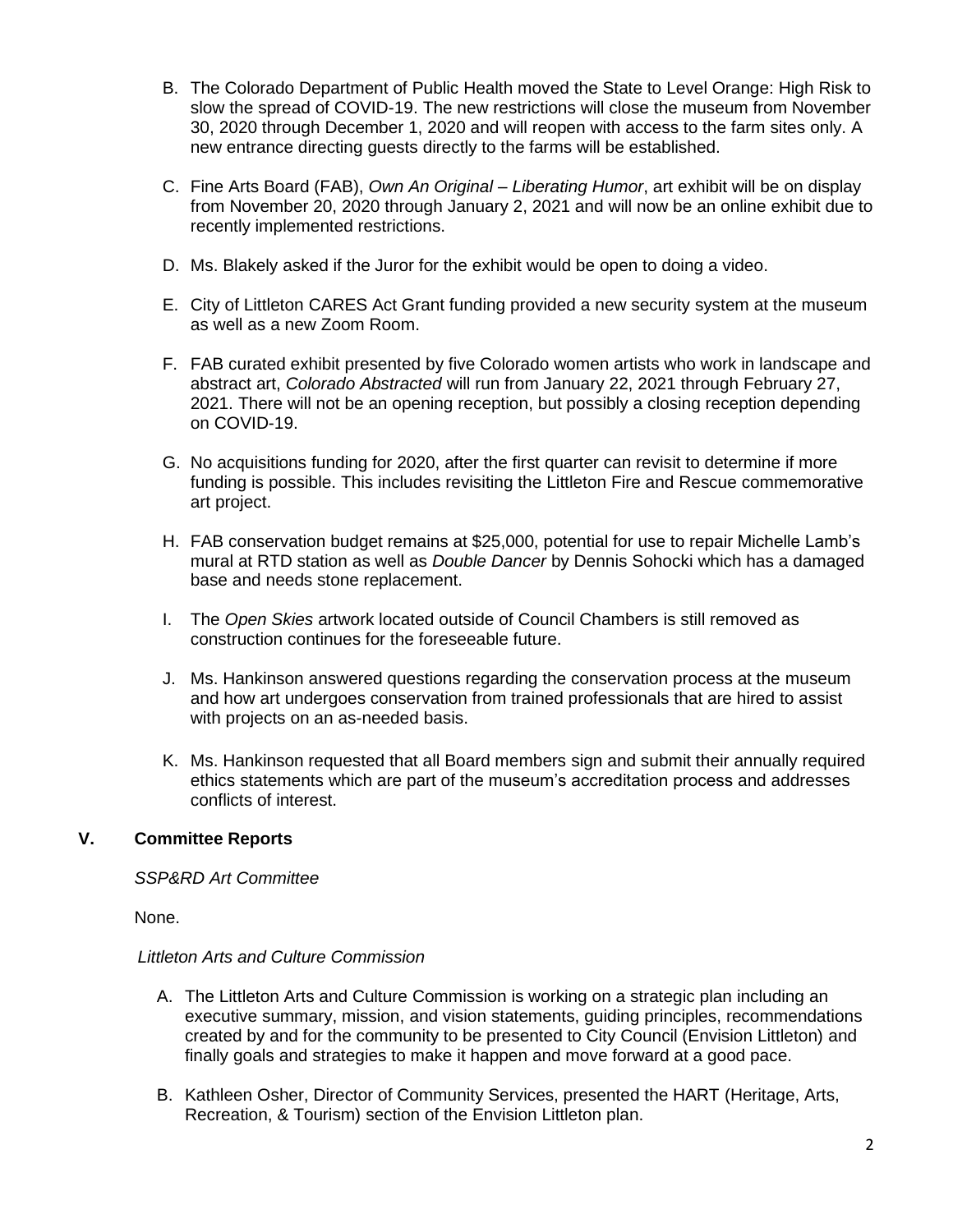C. Bylaws were passed

#### **VI. Old Business**

- *A.* Ms. Hankinson reviewed FAB exhibit calendar realignment for 2022, Board members were asked to consider realigning the calendar at the October meeting. The realignment would remove Best of Show exhibits and allow for other exhibits to remain open to the public for an additional three or four weeks each year. This will allow for expanded programming, demonstrations, artist lectures, and funding; creating more engagement with the community and an expanded audience.
- *B.* The Board discussed the pros and cons of realigning the FAB exhibit calendar for 2022 focusing on artist impact and the opportunity for the museum to connect with the community more effectively through programming and allowing repeat visitors to come back and visit shows with extended timelines.

Ms. Lieb made a MOTION to realign the FAB 2022 exhibit calendar to remove the Best of Show exhibits. Ms. Ackerman seconded the motion.

Ayes: Ackerman, Blakley, Goldstein, Johnson, Lieb Nayes: None Absent: Bradish, Kirk

MOTION PASSED: 5-0

#### **VII. New Business**

- A. Ms. Hankinson asked the Board to start thinking about themes for *Own An Original* exhibit in 2021 and *Eye of the Camera* in 2022.
- B. The Board discussed canceling the December 17, 2020 FAB meeting.

Ms. Lieb made a MOTION to cancel the December 17, 2020 Fine Arts Board meeting. Mr. Goldstein seconded the motion.

Ayes: Ackerman, Blakley, Goldstein, Johnson, Lieb Nayes: None Absent: Bradish, Kirk

MOTION PASSED: 5-0

### **VIII. Adjournment**

At 7:41 p.m. Mr. Johnson made a MOTION to adjourn the meeting. Ms. Lieb seconded the motion.

Ayes: Ackerman, Blakley, Goldstein, Johnson, Lieb Nayes: None Absent: Bradish, Kirk MOTION PASSED: 5-0